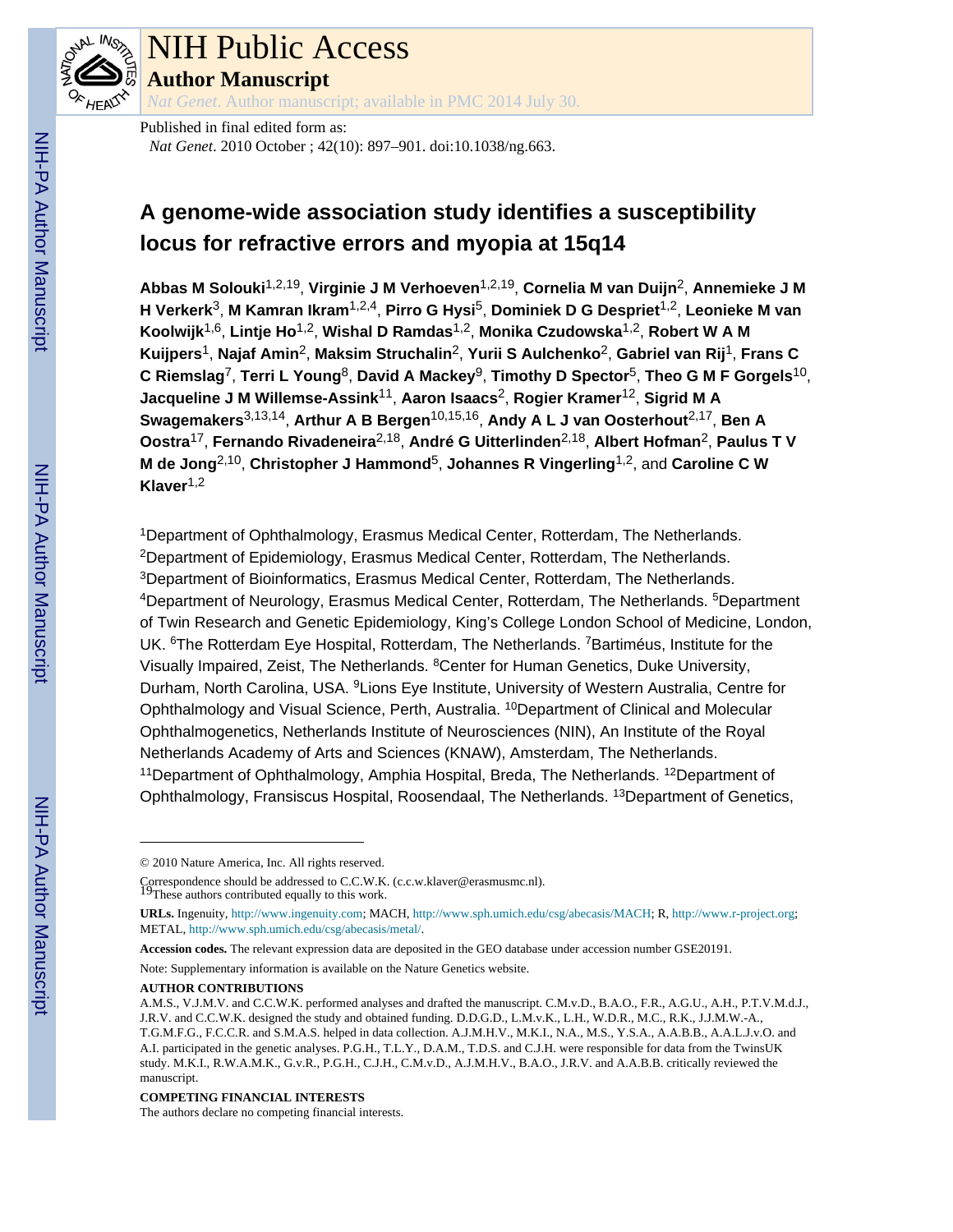Erasmus Medical Center, Rotterdam, The Netherlands. <sup>14</sup>The Cancer Genomics Center, Rotterdam, The Netherlands. <sup>15</sup>Department of Clinical Genetics, Academic Medical Center, Amsterdam, The Netherlands. <sup>16</sup>Department of Ophthalmology, Academic Medical Center, Amsterdam, The Netherlands. <sup>17</sup>Department of Clinical Genetics, Erasmus Medical Center, Rotterdam, The Netherlands. <sup>18</sup>Department of Internal Medicine and Clinical Chemistry, Erasmus Medical Center, Rotterdam, The Netherlands.

# **Abstract**

Refractive errors are the most common ocular disorders worldwide and may lead to blindness. Although this trait is highly heritable, identification of susceptibility genes has been challenging. We conducted a genome-wide association study for refractive error in 5,328 individuals from a Dutch population-based study with replication in four independent cohorts (combined 10,280 individuals in the replication stage). We identified a significant association at chromosome 15q14 (rs634990,  $P = 2.21 \times 10^{-14}$ ). The odds ratio of myopia compared to hyperopia for the minor allele (minor allele frequency =  $0.47$ ) was 1.41 (95% CI 1.16–1.70) for individuals heterozygous for the allele and 1.83 (95% CI 1.42–2.36) for individuals homozygous for the allele. The associated locus is near two genes that are expressed in the retina, *GJD2* and *ACTC1*, and appears to harbor regulatory elements which may influence transcription of these genes. Our data suggest that common variants at 15q14 influence susceptibility for refractive errors in the general population.

> Refractive errors are by far the most common cause of visual impairment in humans $1-5$ . They result from aberrant coordinated effects of the ocular biometric components, most notably of axial length. Elongation of the eye axis leads to myopia (nearsightedness), whereas a shortened axis causes hyperopia (farsightedness). Refractive errors often cause alterations in the anatomical structure of the eye, increasing the risk of clinical complications<sup>6</sup>. Myopia may lead to ocular morbidity such as glaucoma and retinal detachment, and high myopia in particular can cause posterior staphyloma and macular degeneration<sup> $7-11$ </sup>. Treatment options for myopia are limited, and myopia is the fifth most common cause of impaired vision and the seventh most common cause of legal blindness worldwide<sup>10,11</sup>.

The etiology of refractive errors and myopia is complex and largely uncharacterized. The current notion is that eye growth is triggered by a visually evoked signaling cascade that begins in the retina, traverses the choroid and subsequently mediates scleral remodeling. Established risk factors for myopia are education, reading, outdoor exposure and familial predisposition<sup>11–14</sup>. Familial aggregation studies have quantified a strong genetic basis for myopia; the estimated recurrence risk for siblings of individuals with myopia  $(\lambda_s)$  varied between 1.5 and 3.0 for low myopia and between 4.9 and 19.8 for high myopia, and heritability estimates of myopia ( $h^2$ ) ranged from 0.60 to 0.90 (ref. 15). Segregation analyses suggested the involvement of multiple genes rather than a single major gene effect  $11,13,15$ . In an attempt to identify causal genes, previous linkage mapping studies mainly focused on highly myopic probands with multiple affected relatives and thereby identified at least 20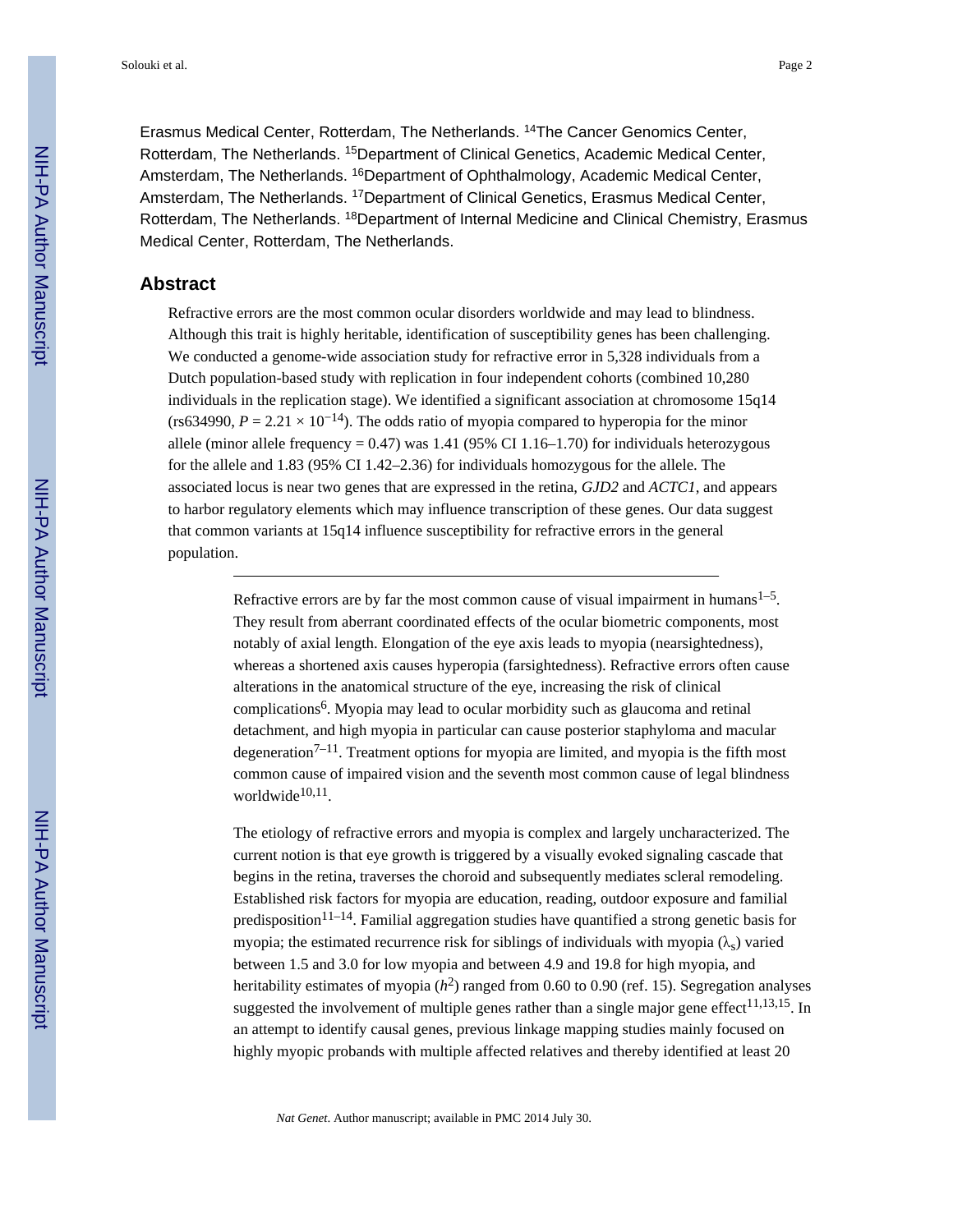Solouki et al. Page 3

putative genetic  $\text{loc}^{11}$ . Replication of these results has been limited, and these candidate genes have been shown to have little to no effect in unselected populations. To our knowledge, no genome-wide association studies (GWAS) for refractive error in the general population have previously been reported.

We performed a GWAS in the population-based Rotterdam Study (RS-I, *n* = 5,328) for refractive error measured as a quantitative trait. Study design and baseline characteristics are provided in the Online Methods and Supplementary Table 1. The mean spherical equivalent in this older population ( $> 55$  years of age) of European descent was  $+0.86$  (s.d.  $= 2.45$ ) diopters. Refractive errors occurred in 52% (*n* = 2,790) of the participants, with measurements ranging from  $-19$  to  $+10$  diopters.

We genotyped the entire cohort using the Illumina HumanHap 550k and 6100 arrays (Online Methods). Genotypes for more than 2.5 million autosomal SNPs were imputed with reference to the HapMap Phase 2 CEU population build 36. Comparison of the observed and expected distributions (for the quantile-quantile plot, see Supplementary Fig. 1) showed modest inflation of the test statistics (genomic control inflation factor ( $\lambda_{\text{GC}}$ ) = 1.054 for RS-I). Using an additive model, we identified a significant association on chromosome 15q14 (rs688220,  $P = 1.76 \times 10^{-8}$ ; Table 1 and Fig. 1). We took forward 31 SNPs spread across four loci on chromosomes 15q14, 14q24, 1q41 and 10p12.3 reaching *P* < 10−6 (Supplementary Table 2) for further investigation in four independent replication cohorts: RS-II ( $n = 2,008$ ,  $\lambda_{\text{GC}} = 1.012$ ), RS-III ( $n = 1,970$ ,  $\lambda_{\text{GC}} = 1.012$ ) and the Erasmus Rucphen Family Study (ERF,  $n = 2.032$ ,  $\lambda_{\text{GC}} = 1.037$ ) from The Netherlands, and a twin study from the United Kingdom (TwinsUK,  $n = 4,270$ ,  $\lambda_{\text{GC}} = 1.04$ ). The designs of RS-II and RS-III were population based, whereas those of ERF and TwinsUK were family based. Cohorts were not selected on the basis of a disease phenotype. All studies consisted predominantly of individuals of European ancestry and all used similar protocols to evaluate refractive error (Online Methods and Supplementary Table 2).

Meta-analysis of the combined discovery and replication cohorts showed a significant association between refractive errors and the locus on 15q14 (the most significant association in meta-analysis was at rs634990 with a combined  $P = 2.21 \times 10^{-14}$ ; Table 1). Frequencies of the risk alleles at this region were similar across the studies. The *P* values were nominally significant  $(P < 0.05)$  for the 14 top SNPs in RS-II, RS-III and TwinsUK, and the direction of the effect (regression coefficient β) of the minor alleles was consistent (Table 1). rs634990 accounted for 0.5% of the variance in spherical equivalent.

To determine the effect of this locus on the risk of clinically relevant outcomes, we compared subjects with myopia to those with hyperopia in a logistic regression analysis. We found strong evidence that the C allele of rs634990 conferred a higher risk of myopia than the T allele (Fig. 2). The odds ratio (OR) of low to moderate or high myopia versus low to moderate or high hyperopia was 1.41 (95% CI 1.16–1.70) for heterozygotes and 1.83 (95% CI 1.42–2.36) for homozygotes.

The locus on 15q14 (Fig. 3) is within an intergenic region in the vicinity of the genes *GJD2* (39 kb from rs634990 at its 3′ end), *ACTC1* (74 kb from rs634990 at its 3′ end) and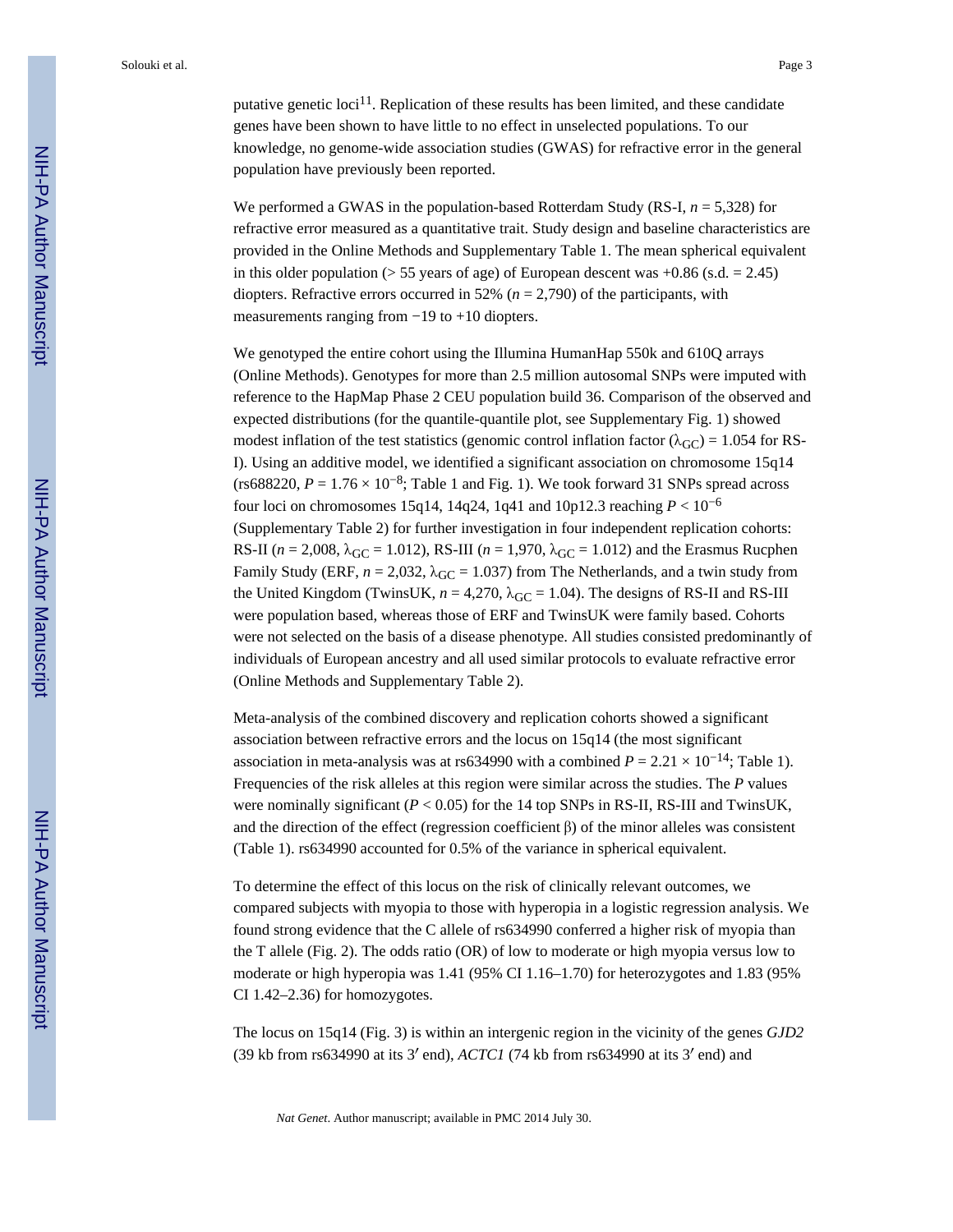*GOLGA8B* (180 kb from rs634990 at its 5′ end). We investigated a potential function for these genes in eye growth development by examining gene expression levels in the retina of postmortem human eyes (Supplementary Table 3) and observed moderate to high expression of *GJD2* and *ACTC1* and much lower expression of *GOLGA8B*. *GOLGA8B* encodes the 67 kDa protein Golgi autoantigen golgin-67, which belongs to a family of Golgi auto-antigens and is localized at the cytoplasmic surface of the Golgi complex<sup>16</sup>. A specific function of *GOLGA8B* in the retina has not been reported. *ACTC1* encodes the 42-kDa smooth muscle actin cardiac muscle alpha actin 1. The functional role of *ACTC1* in the eye is currently unclear, but actins that are similar to it, such as α-SMA, have been shown to be increased in developing myopic eyes<sup>17</sup>. α-SMA influences the number of contractile myofibroblasts in the sclera and contributes to extracellular matrix remodeling. As these are key factors occurring in eye enlargement, it is intriguing to know whether *ACTC1* has these characteristics as well.

The function of *GJD2* makes this gene an interesting candidate gene for refractive error. *GJD2* encodes the 36-kDa protein Connexin36 (also known as CX36 and gap junction protein delta 2), which is a neuronspecific protein belonging to a multigene family of integral membrane proteins<sup>18</sup>. CX36 forms gap junction channels between adjacent membranes of neuronal cells, is present in photoreceptors, amacrine and bipolar cells, and plays a critical role in the transmission process of the retinal electric circuitry by enabling intercellular transport of small molecules and ions18–21. Further exploration of *GJD2* using Ingenuity analysis (see URLs, Online Methods and Supplementary Fig. 2) alluded to a role for the gene in eye growth regulation as well as in lens fiber maturation in knockdown animals<sup>22,23</sup>. To identify possible causal variants in this gene, we performed direct sequencing of all exons and intron-exon boundaries of *GJD2* in 47 individuals with either high myopia, high hypermetropia or emmetropia. We found neither new mutations nor frequency differences of any variants between groups (Supplementary Table 4), and we conclude that linkage disequilibrium with common functional variants in *GJD2* is unlikely to explain the observed association.

The next step was to assess whether associated variants within the intergenic region itself may have functional consequences. We evaluated the expression of SNPs within the associated 15q14 locus in lymphoblastoid cell lines. At least two of the top associated SNPs from the meta-analysis significantly altered expression, suggesting that these may regulate gene expression (rs560766,  $P = 1.0 \times 10^{-5}$ ; rs580839,  $P = 9.5 \times 10^{-6}$ ; Supplementary Table 5). Subsequently, we searched for regulatory elements<sup>24,25</sup> in the entire 53-kb locus of highly significantly correlated SNPs using the UCSC Genome Browser and found the predicted presence of seven DNase I hypersensitive sites, six enhancers based on experimentally validated H3 chromatin signatures in Hela and K562 cells<sup>24,25</sup>, 20 peaks of sequence conservation in alignments of multiple species of placental mammals and 1 insulator site (Supplementary Fig. 3 and ref. 25). Enhancers are known to facilitate transcription of distal genes, and their range of activity is confined by insulators<sup>25</sup>. Notably, the greatest peak of our association coincided with an insulator site. Precedents of genomic alterations of insulators causing hereditary disease have been previously reported $26,27$ . We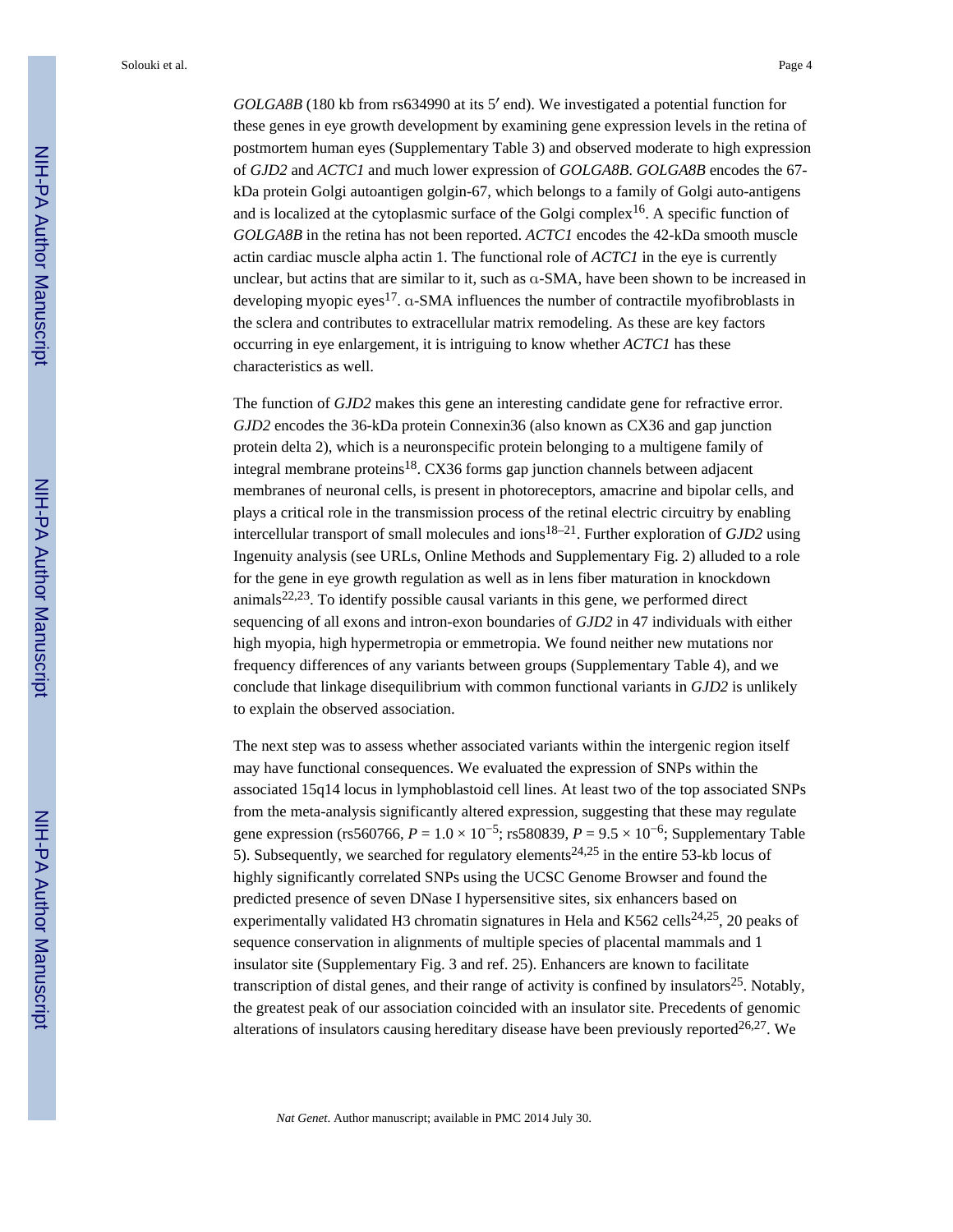speculate that variants or mutations in regulatory elements at 15q14 may lead to illegitimate transcription of genes in the area, for example, of *ACTC1* and *GJD2*.

In GWAS in general, sources of heterogeneity may cause spurious findings. To address this issue and minimize potential biases, we applied genomic control to the cohort-level test statistics in the population cohorts, and we corrected the statistics using the identity-bydescent structure in the family-based cohorts. Three studies, RS-II, RS-III and TwinsUK significantly replicated our initial findings. The fourth study, ERF, showed the same direction of association as the other three studies, albeit a nonsignificant association, and revealed similar risks of myopia for carriers of the risk allele (Fig. 2). Thus, the observed effects of the genetic variants at 15q14 are relatively homogeneous among the five studies, enhancing the credibility of the findings.

In a companion paper in this issue, Christopher Hammond and colleagues report a GWAS for refractive errors in the TwinsUK study<sup>28</sup>. Researchers in that study found a genomewide significant association (most significant combined  $P = 1.85 \times 10^{-9}$  for rs939658 and *P*  $= 2.07 \times 10^{-9}$  for rs8027411) at a locus on chromosome 15q25, explaining 0.81% of the variance in spherical equivalent measurements. This locus includes the promoter of *RASGRF1*. This gene is known to be functionally involved in eye development<sup>29</sup> and, similar to  $GJD2$ , is involved in synaptic transmission of photoreceptor responses<sup>30</sup>. TwinsUK and RS-I are two of the largest existing refractive error cohorts with GWAS data. Our studies each identified one different genome-wide significant locus, and we both estimated the variation in refractive error explained by these SNPs to be small. The findings of our studies suggest that the genetic variance in refractive error is mostly determined by multiple variants with a low to moderate penetrance, which is similar to the pattern found for traits such as height $31$ .

The mutual replication of the direction and the  $\beta$  coefficient of the effect of variants at 15q14 and 15q25 supports the association of these genomic loci to refractive error and myopia. To unravel the mechanism behind myopia, the next steps should include comprehensive resequencing of the entire associated regions and the flanking genes, validation in cohorts of other ethnicities, functional assays and study of risk modulation by environmental factors. This may help to uncover new pathogenic pathways for refractive errors and may eventually lead to new strategies to reduce the sight-threatening consequences of myopia.

# **ONLINE METHODS**

#### **Participants**

**Discovery cohort—**The Rotterdam Study (RS-I) was a prospective population-based cohort study of 7,983 residents aged 55 years and older living in Ommoord, a suburb of Rotterdam, The Netherlands<sup>32</sup>. The baseline examination for the ophthalmic portion of the study took place between 1991 and 1993 and included 6,775 persons. Individuals were excluded from the study if they had undergone bilateral cataract surgery, laser refractive procedures or other intra-ocular procedures which might alter refraction. Complete data on refractive error and genome-wide SNPs were available on 5,328 persons, 99% of whom were of European ancestry.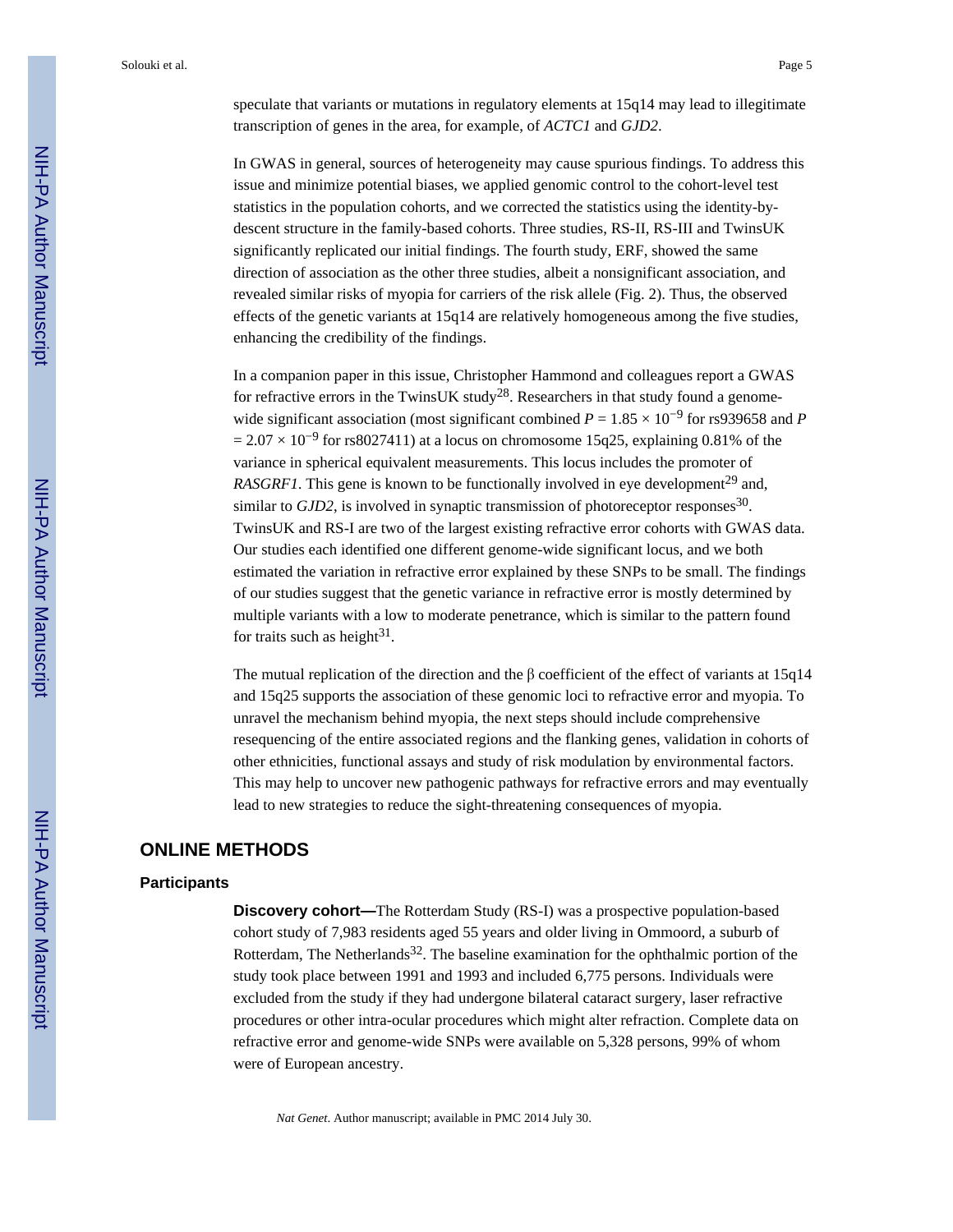Solouki et al. Page 6

**Replication cohorts—**The first three replication studies originated from The Netherlands. The first cohort was RS-II, an independent cohort which included 2,157 new participants aged 55 and older living in Ommoord since 2000 (ref. 32) who had good quality genotyping data. Baseline examinations for this cohort took place between 2000 and 2002, and followup examination took place from 2004 to 2005. The second replication cohort was RS-III, a study which included 2,082 new participants aged 45 and older living in Ommoord since 2006 who had good quality genotyping data. Baseline examination for this cohort took place between 2006 and 2009. The third replication study was the Erasmus Rucphen Family (ERF) Study, a family-based study in a genetically isolated population in the southwest of The Netherlands. This study included 2,032 living descendants of Erasmus Rucphen aged 18 years and older originating from 22 families who had at least six children baptized in the community church between 1880 and 1900 and who had good quality genotyping data. The fourth replication cohort was derived from the United Kingdom (TwinsUK). This study was an adult twin registry of over 10,000 healthy volunteer twins based at St. Thomas' Hospital in London. Participants were recruited and phenotyped between 1998 and 2008. A total of 4,270 participants of European descent had complete data on ocular phenotype and genotype<sup>33</sup>.

As in the discovery cohort, participants in the four replication cohorts were excluded if they had undergone bilateral surgery which inhibited evaluation of the original refractive error.

#### **Measurements of refractive error**

All studies used a similar protocol for phenotyping. Participants underwent an ophthalmologic examination which included non-dilated automated measurement of refractive error (RS I–III) and ERF used the Topcon RM-A2000 autorefractor; the TwinsUK cohort used the Humphrey-670 (Humphrey Instruments) from 1998 to 2002 and then the ARM-10 (Takagi Seiko), best-corrected visual acuity and keratometry. Each spherical equivalent was calculated from the standard formula:

spherical equivalent = sphere + (cylinder  $/2$ )

In addition to investigating spherical equivalent as a quantitative trait, we stratified spherical equivalent measurements into categories of refractive error to evaluate findings from a clinical viewpoint. Myopia was categorized into low (spherical equivalent from −1.5 to −3 diopters), moderate (spherical equivalent from −3 to −6 diopters) and high (spherical equivalent of −6 diopters or lower). For hyperopia, the categories used were low (spherical equivalent from  $+1.5$  to  $+3$  diopters), moderate (spherical equivalent from  $+3$  to  $+6$  diopters) and high (spherical equivalent of +6 diopters or higher), respectively. We considered spherical equivalent from −1.5 to +1.5 diopters as emmetropia.

## **Ethics**

All measurements in RS-I–III and ERF were conducted after the Medical Ethics Committee of the Erasmus University had approved the study protocols and all participants had given a written informed consent in accordance with the Declaration of Helsinki. In the TwinsUK study, all twins gave fully informed consent under a protocol reviewed by the St. Thomas' Hospital Local Research Ethics Committee.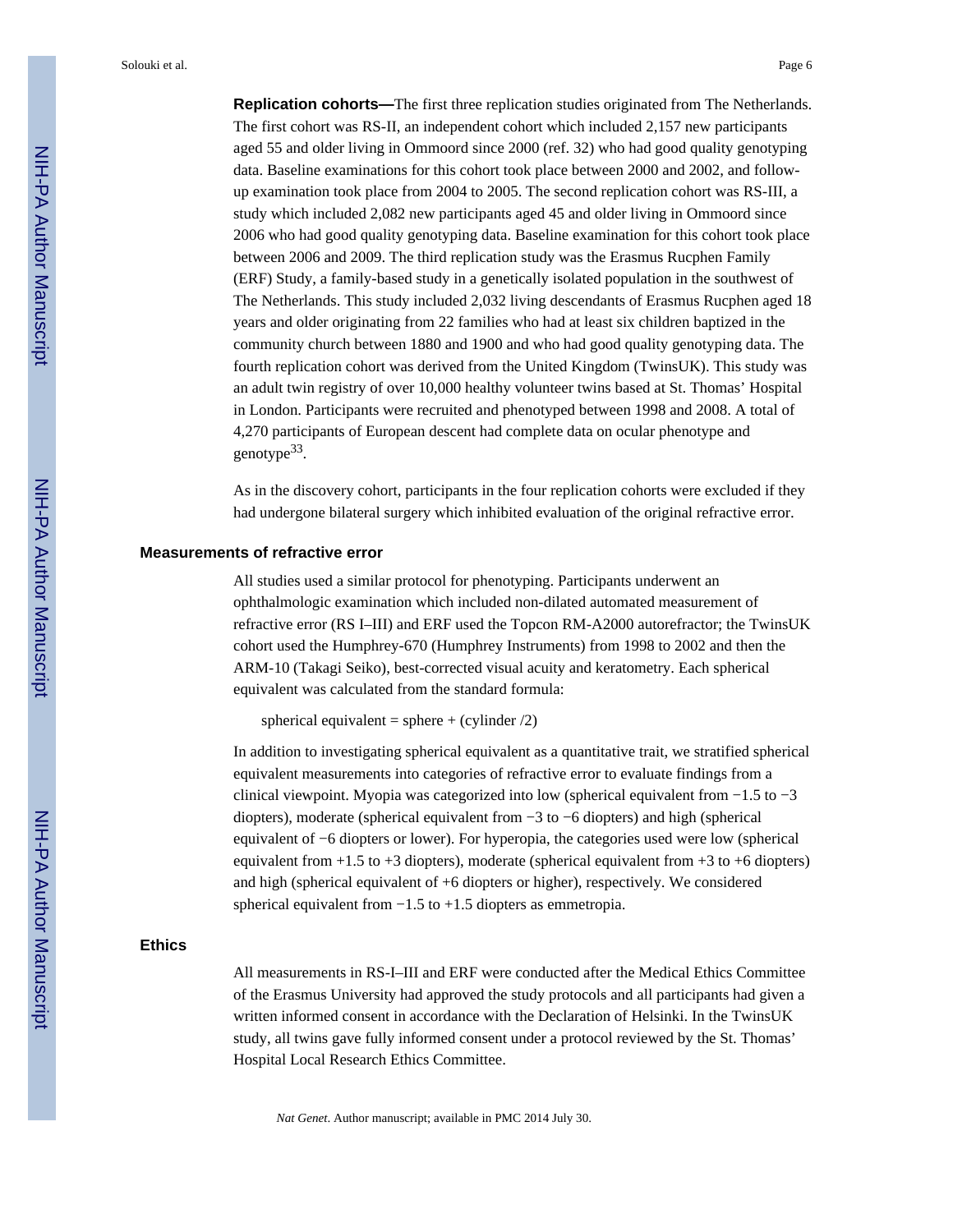# **Genotyping**

**Discovery cohort—**All persons attending the baseline examination from 1990–1993 consented to genotyping and had DNA extracted from blood leucocytes. Genotyping of autosomal SNPs was performed in persons with high quality extracted DNA (*n* = 6,449) using the Illumina Infinium II HumanHap550 chip v3.0 array according to the manufacturer's protocols. Samples with low call rate (<97.5%, *n* = 209), with excess autosomal heterozygosity ( $>0.336$ ,  $n = 21$ ) and with sex-mismatch ( $n = 36$ ) were excluded, as were outliers identified by the identity-by-state clustering analysis (outliers were defined as being  $>3$  s.d. from population mean,  $n = 102$  or having identity-by-state probabilities  $>97\%$ ,  $n = 129$ ). 5,974 individuals had good quality genotyping data.

**Replication cohorts—**In RS-II, the majority of the 2,516 DNA samples were genotyped using the HumanHap550 Duo Arrays; 133 samples (5%) were genotyped using the Human610-Quad Arrays (Illumina). In the RS-III cohort, all DNA samples were genotyped using the Illumina Infinium II HumanHap550 chip v3.0 array. In ERF, DNA was genotyped on one of four different platforms (Illumina 6k, Illumina 318K, Illumina 370K and Affymetrix 250K). Genotyping for the TwinsUK cohort took place in stages; in the first stage, 1,810 individuals were genotyped using Illumina's HumanHap 300k duo chip and at a later stage, 2,578 persons were genotyped using Illumina's HumanHap610-Quad chip.

#### **Imputation**

The set of genotyped input SNPs used for imputation in each study was selected based on highest quality GWAS data. The call rate was set at >98% in RS-I–III, the minor allele frequency was set at >0.01, and the Hardy-Weinberg *P* value was set at >10−6. We used the Markov Chain Haplotyping (MACH) package version 1.0.15 software (Rotterdam, The Netherlands; imputed to plus strand of NCBI build 36, HapMap release #22; see URLs) for the analyses. For each imputed SNP, a reliability of imputation was estimated as the ratio of the empirically observed dosage variance to the expected binomial dosage variance (O/E ratio).

#### **Statistical analysis**

**Discovery cohort—**Refractive error measured at baseline as a continuous variable was used as the outcome in the analysis. We calculated the mean spherical equivalent measurements for individuals with measurements available for both eyes and included the spherical equivalent of only one eye if data from the other eye were missing. Linear regression models with a 1 degree of freedom trend test were used to examine the associations between SNPs and spherical equivalent, adjusted for age and gender. Using these linear regression models, we calculated regression coefficients with corresponding 95% CIs. ORs of myopia and hyperopia were calculated with logistic regression analysis, adjusting for age and gender. GWAS analyses were performed using GRIMP<sup>34</sup>.

We used genomic control to obtain optimal and unbiased results and applied the inverse variance method of each effect size estimated for both autosomal SNPs that were genotyped and imputed in both cohorts.  $P < 5 \times 10^{-8}$  was considered genome-wide significant.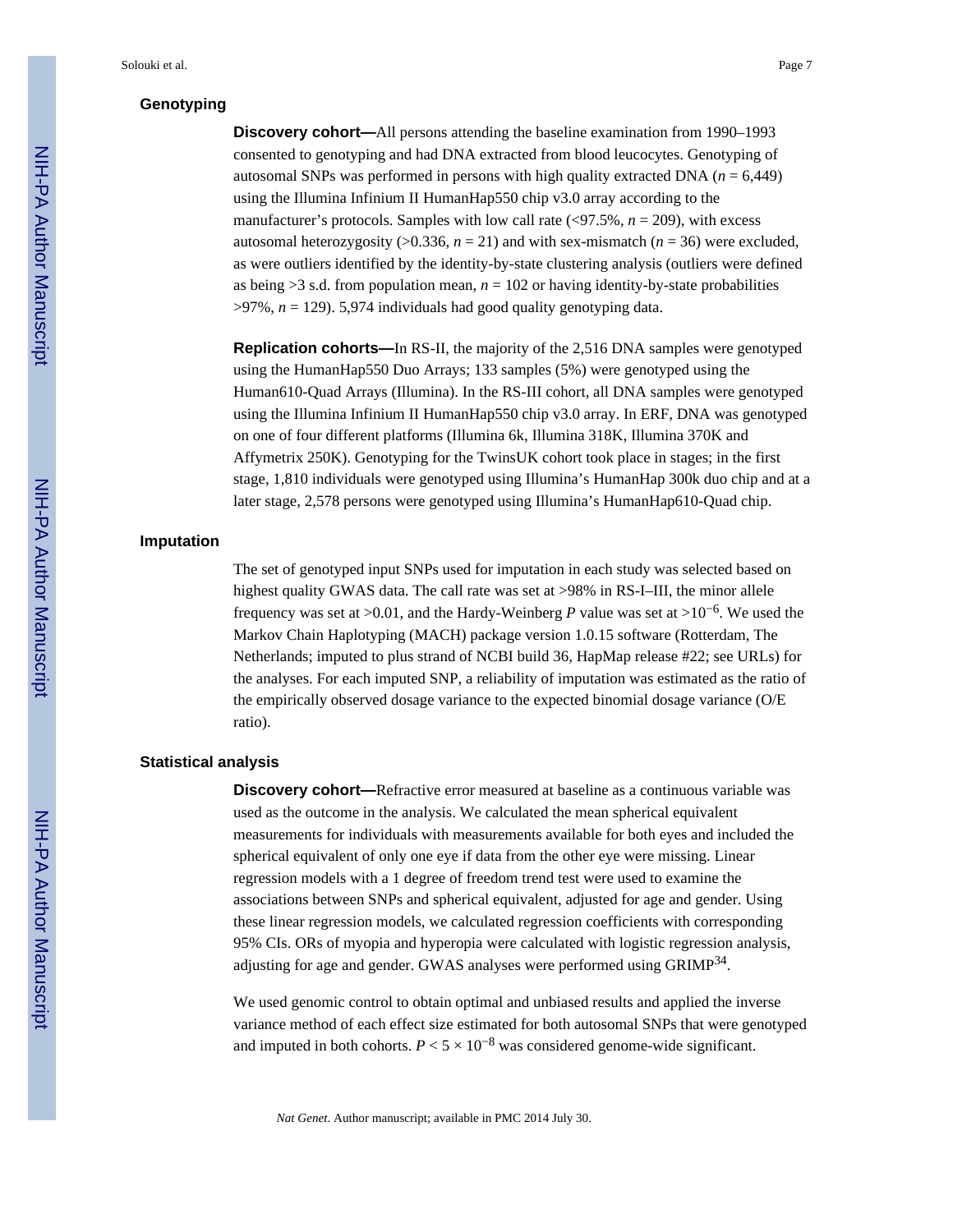**Replication analyses—The top SNPs with**  $P \le 1 \times 10^{-6}$  **from the discovery analysis were** examined in the replication cohorts RS-II, RS-III, ERF and TwinsUK using SPSS version 15.0.0 for Windows (SPSS Inc.) and R statistical package version 2.8.1 for Linux. A metaanalysis was performed on all five studies using METAL for Linux.

GRIMP34 was used for the analysis of the population-based replication cohorts. To adjust for family relationships, the GenABEL package<sup>35</sup> was used in the ERF study, and Merlin was used in the TwinsUK Study<sup>36</sup>. SNPs which deviated significantly from Hardy-Weinberg equilibrium (using the threshold of  $P < 10^{-6}$ ) and SNPs which had minor allele frequency < 0.01 were excluded.

#### **Gene expression data in human eye tissue**

Human gene expression data were obtained essentially as described<sup>37</sup>. In short, postmortem eye bulbs (retinal pigment epithelium was obtained from six donor eyes, choroid was obtained from three donor eyes and photoreceptors were obtained from three donor eyes), provided by the Corneabank Amsterdam, were rapidly frozen using liquid nitrogen. Donors were between 63 and 78 years old and had no known history of eye pathology.

Cryosections were cut from the macula, and we used histology to confirm a normal histological appearance. Retinal pigment epithelium, photoreceptor and choroidal cells were isolated from macular sections using a Laser Microdissection System (PALM). Total RNA was isolated and the mRNA component was amplified, labeled and hybridized to a 44K microarray (Agilent Technologies)<sup>38</sup>. At least three to six microarrays were performed per tissue. Sample isolation, procedures and expression microarray analysis were carried out according to MIAMI guidelines. As a measure of the level of expression, we sorted all the genes represented on the 44K microarray by increasing their expression, and we calculated the corresponding percentiles (Supplementary Table 3).

#### **Ingenuity database search**

We explored the Ingenuity knowledge database using the keyword 'eye development' for all genes involved in 'function or diseases'. This search provided approximately 100 genes, which formed a new network for eye development. We subsequently added *GJD2* to the network, and we used the Path Explorer tool to search for possible functional relationships between *GDJ2* and these eye development genes in human, mouse, rat and *in vitro* models (Supplementary Fig. 2a). We continued the search using the keyword 'eye growth' for all genes involved in 'function or diseases' and investigated functional links between molecules using the connect tool and upstream-downstream analysis (Supplementary Fig. 2b).

# **Supplementary Material**

Refer to Web version on PubMed Central for supplementary material.

## **Acknowledgments**

Major funding of the work performed in The Netherlands came from the Netherlands Organisation of Scientific Research (NWO); Erasmus Medical Center and Erasmus University, Rotterdam, The Netherlands; Netherlands Organization for Health Research and Development (ZonMw); UitZicht; the Research Institute for Diseases in the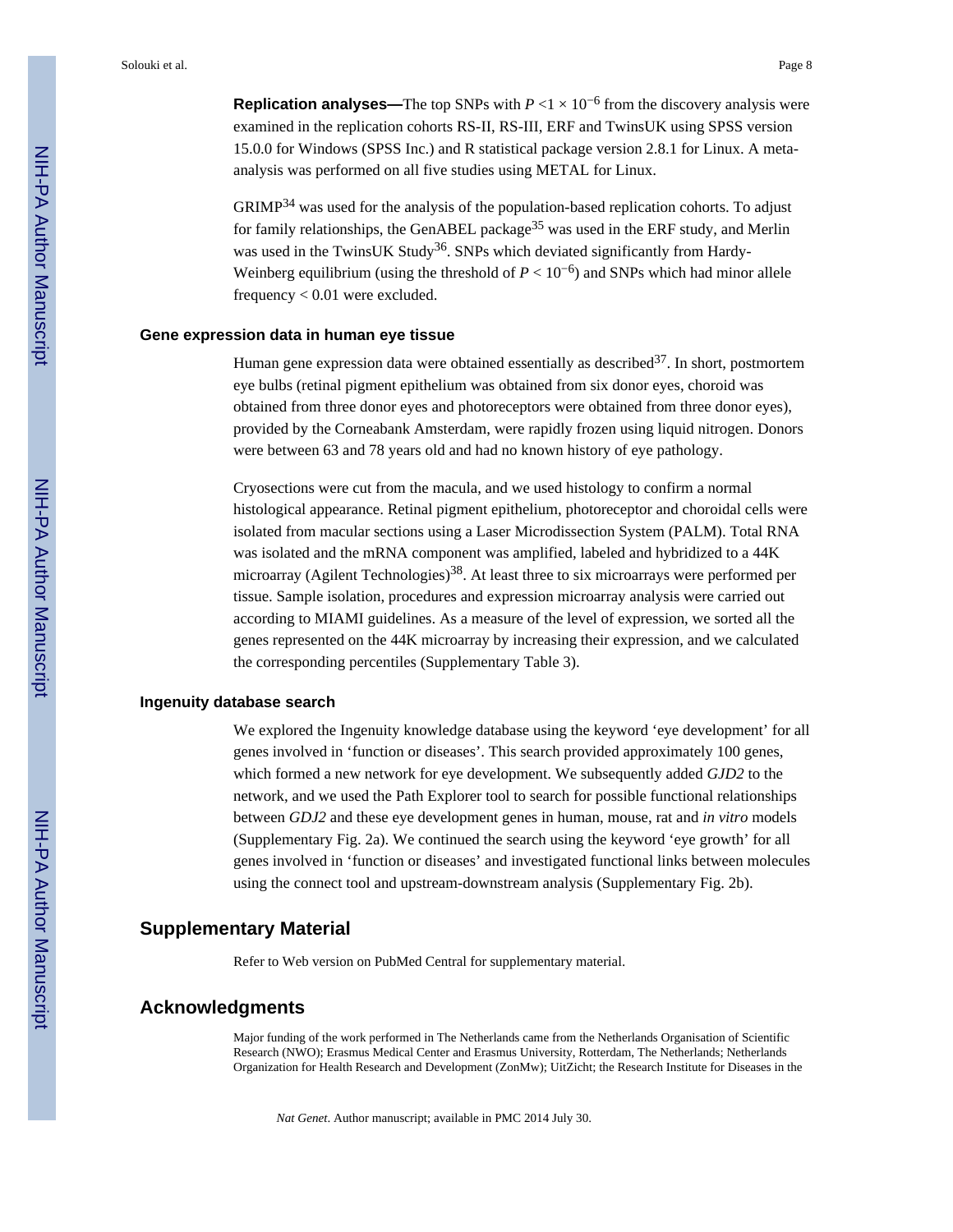Elderly; the Ministry of Education, Culture and Science; the Ministry for Health, Welfare and Sports; the European Commission (DG XII); the Municipality of Rotterdam; the Netherlands Genomics Initiative (NGI)/NWO; Center for Medical Systems Biology of NGI; Lijf en Leven; M.D. Fonds; H. Stichting; Oogfonds Nederland; Stichting Nederlands Oogheelkundig Onderzoek; Swart van Essen; Bevordering van Volkskracht; Blindenhulp; Landelijke Stichting voor Blinden en Slechtzienden; Rotterdamse Vereniging voor Blindenbelangen; OOG; Algemene Nederlandse Vereniging ter Voorkoming van Blindheid; the Rotterdam Eye Hospital Research Foundation; Laméris Ootech; Topcon Europe; and Heidelberg Engineering. We thank A. Hooghart, C. Brussee, R. Bernaerts-Biskop, P. van Hilten, P. Arp, M. Jhamai, M. Moorhouse, J. Vergeer, M. Verkerk, S. Bervoets and P. van der Spek for help in execution of the study.

TwinsUK acknowledges the Wellcome Trust, the European Union MyEuropia Marie Curie Research Training Network, Guide Dogs for the Blind Association, the European Community's Seventh Framework Programme (FP7/2007-2013)/grant agreement HEALTH-F2-2008-201865-GEFOS and (FP7/2007-2013), European Network of Genetic and Genomic Epidemiology (ENGAGE) project grant agreement HEALTH-F4-2007-201413 and the FP-5 GenomEUtwin Project (QLG2-CT-2002-01254), Biotechnology and Biological Sciences Research Council (G20234), Department of Health via US National Institutes of Health, (National Eye Institute grant RO1EY018246), and the Center for Inherited Disease Research. TwinsUK thanks G. Surdulescu, L. Peltonen, P. Deloukas, M. Lathrop, D. Goldstein, A. Palotie and C. Day for help in execution of the study and analyses.

# **References**

- 1. Bourne RR, Dineen BP, Ali SM, Noorul Huq DM, Johnson GJ. Prevalence of refractive error in Bangladeshi adults: results of the National Blindness and Low Vision Survey of Bangladesh. Ophthalmology. 2004; 111:1150–1160. [PubMed: 15177965]
- 2. Dandona R, et al. Population-based assessment of refractive error in India: the Andhra Pradesh eye disease study. Clin. Experiment. Ophthalmol. 2002; 30:84–93. [PubMed: 11886410]
- 3. Kempen JH, et al. The prevalence of refractive errors among adults in the United States, Western Europe, and Australia. Arch. Ophthalmol. 2004; 122:495–505. [PubMed: 15078666]
- 4. Sawada A, et al. Refractive errors in an elderly Japanese population: the Tajimi study. Ophthalmology. 2008; 115:363–370. [PubMed: 18243904]
- 5. Vitale S, Ellwein L, Cotch MF, Ferris FL III, Sperduto R. Prevalence of refractive error in the United States, 1999–2004. Arch. Ophthalmol. 2008; 126:1111–1119. [PubMed: 18695106]
- 6. McBrien NA, Gentle A. Role of the sclera in the development and pathological complications of myopia. Prog. Retin. Eye Res. 2003; 22:307–338. [PubMed: 12852489]
- 7. Saw SM, et al. How blinding is pathological myopia? Br. J. Ophthalmol. 2006; 90:525–526. [PubMed: 16622078]
- 8. Curtin BJ, Karlin DB. Axial length measurements and fundus changes of the myopic eye. Am. J. Ophthalmol. 1971; 1:42–53. [PubMed: 5099937]
- 9. Saw SM, Gazzard G, Shih-Yen EC, Chua WH. Myopia and associated pathological complications. Ophthalmic Physiol. Opt. 2005; 25:381–391. [PubMed: 16101943]
- 10. Tano Y, et al. Pathologic myopia: where are we now? Am. J. Ophthalmol. 2002; 134:645–660. [PubMed: 12429239]
- 11. Young TL, et al. Molecular genetics of human myopia: an update. Optom. Vis. Sci. 2009; 86:E8– E22. [PubMed: 19104467]
- 12. Dirani M, et al. Outdoor activity and myopia in Singapore teenage children. Br. J. Ophthalmol. 2009; 93:997–1000. [PubMed: 19211608]
- 13. McBrien NA, et al. Myopia: recent advances in molecular studies; prevalence, progression and risk factors; emmetropization; therapies; optical links; peripheral refraction; sclera and ocular growth; signalling cascades; and animal models. Optom. Vis. Sci. 2008 Dec 19. published online.
- 14. Saw SM, Hong CY, Chia KS, Stone RA, Tan D. Nearwork and myopia in young children. Lancet. 2001; 357:390. [PubMed: 11211020]
- 15. Young TL, Metlapally R, Shay AE. Complex trait genetics of refractive error. Arch. Ophthalmol. 2007; 125:38–48. [PubMed: 17210850]
- 16. Eystathioy T, Jakymiw A, Fujita DJ, Fritzler MJ, Chan EK. Human autoantibodies to a novel Golgi protein golgin-67: high similarity with golgin-95/gm 130 autoantigen. J. Autoimmun. 2000; 14:179–187. [PubMed: 10677249]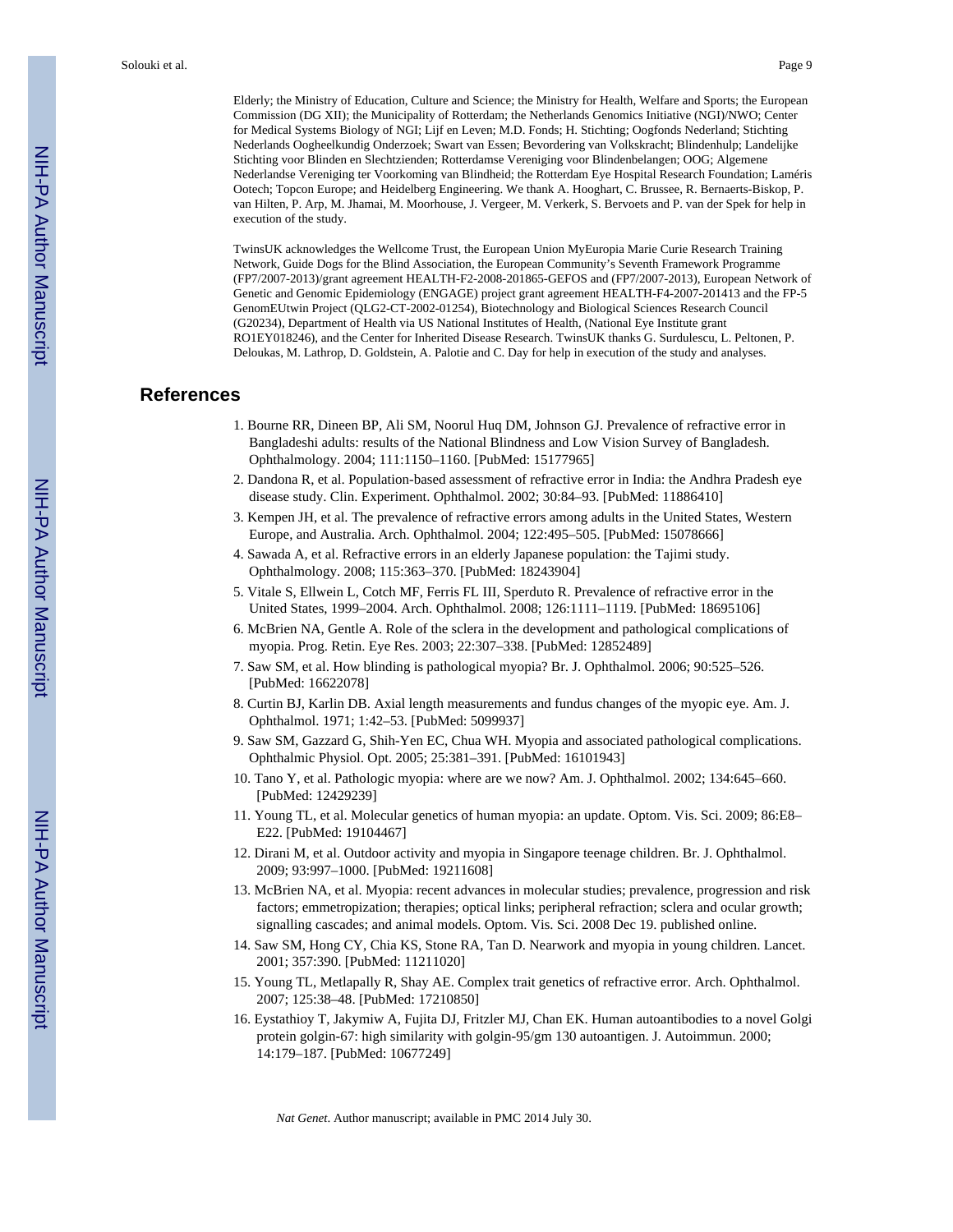- 17. Jobling AI, Gentle A, Metlapally R, McGowan BJ, McBrien NA. Regulation of scleral cell contraction by transforming growth factor-beta and stress: competing roles in myopic eye growth. J. Biol. Chem. 2009; 284:2072–2079. [PubMed: 19011237]
- 18. Kihara AH, et al. Connexin36, an essential element in the rod pathway, is highly expressed in the essentially rodless retina of Gallus gallus. J. Comp. Neurol. 2009; 512:651–663. [PubMed: 19051319]
- 19. Deans MR, Volgyi B, Goodenough DA, Bloomfield SA, Paul DL. Connexin36 is essential for transmission of rod-mediated visual signals in the mammalian retina. Neuron. 2002; 36:703–712. [PubMed: 12441058]
- 20. Striedinger K, et al. Loss of connexin36 increases retinal cell vulnerability to secondary cell loss. Eur. J. Neurosci. 2005; 22:605–616. [PubMed: 16101742]
- 21. Güldenagel M, et al. Visual transmission deficits in mice with targeted disruption of the gap junction gene connexin36. J. Neurosci. 2001; 21:6036–6044. [PubMed: 11487627]
- 22. Rong P, et al. Disruption of Gja8 (a8 connexin) in mice leads to microphthalmia associated with retardation of lens growth and lens fiber maturation. Development. 2002; 129:167–174. [PubMed: 11782410]
- 23. White TW. Targeted ablation of Connexin50 in mice results in microphthalmia and zonular pulverulent cataracts. J. Cell Biol. 1998; 143:815–825. [PubMed: 9813099]
- 24. Heintzman ND, et al. Histone modifications at human enhancers reflect global cell-type-specific gene expression. Nature. 2009; 459:108–112. [PubMed: 19295514]
- 25. Heintzman ND, Ren B. Finding distal regulatory elements in the human genome. Curr. Opin. Genet. Dev. 2009; 19:541–549. [PubMed: 19854636]
- 26. Delaloy C, et al. Deletion of WNK1 first intron results in misregulation of both isoforms in renal and extrarenal tissues. Hypertension. 2008; 52:1149–1154. [PubMed: 18955660]
- 27. Mihaly J, et al. Dissecting the regulatory landscape of the*Abd-B*gene of the bithorax complex. Development. 2006; 133:2983–2993. [PubMed: 16818450]
- 28. Hysi PG, Young TL, et al. A genome-wide association study for myopia and refractive error identifies a susceptibility locus at 15q25 which contains the*RASGRF1*gene. Nat. Genet. 2010 Sep 12. advance online publication.
- 29. Jones C, Moses K. Cell-cycle regulation and cell-type specification in the developing*Drosophila*compound eye. Semin. Cell Dev. Biol. 2004; 15:75–81. [PubMed: 15036210]
- 30. Fernández-Medarde A, et al. RasGRF1 disruption causes retinal photoreception defects and associated transcriptomic alterations. J. Neurochem. 2009; 110:641–652. [PubMed: 19457086]
- 31. Lettre G, et al. Identification of ten loci associated with height highlights new biological pathways in human growth. Nat. Genet. 2008; 40:584–591. [PubMed: 18391950]
- 32. Hofman A, et al. The Rotterdam Study: 2010 objectives and design update. Eur. J. Epidemiol. 2009; 24:553–572. [PubMed: 19728115]
- 33. Spector TD, MacGregor AJ. The St. Thomas' UK Adult Twin Registry. Twin Res. 2002; 5:440– 443. [PubMed: 12537873]
- 34. Estrada K, et al. GRIMP: A web- and grid-based tool for high-speed analysis of large-scale genome-wide association using imputed data. Bioinformatics. 2009; 25:2750–2752. [PubMed: 19700477]
- 35. Aulchenko YS, Ripke S, Isaacs A, van Duijn CM. GenABEL: an R library for genome-wide association analysis. Bioinformatics. 2007; 23:1294–1296. [PubMed: 17384015]
- 36. Abecasis GR, Cherny SS, Cookson WO, Cardon LR. Merlin–rapid analysis of dense genetic maps using sparse gene flow trees. Nat. Genet. 2002; 30:97–101. [PubMed: 11731797]
- 37. Booij JC, et al. Functional annotation of the human retinal pigment epithelium transcriptome. BMC Genomics. 2009; 20:10–164.
- 38. Van Soest SS, et al. Comparison of human retinal pigment epithelium gene expression in macula and periphery highlights potential topographic differences in Bruch's membrane. Mol. Vis. 2007; 10:1608–1617. [PubMed: 17893662]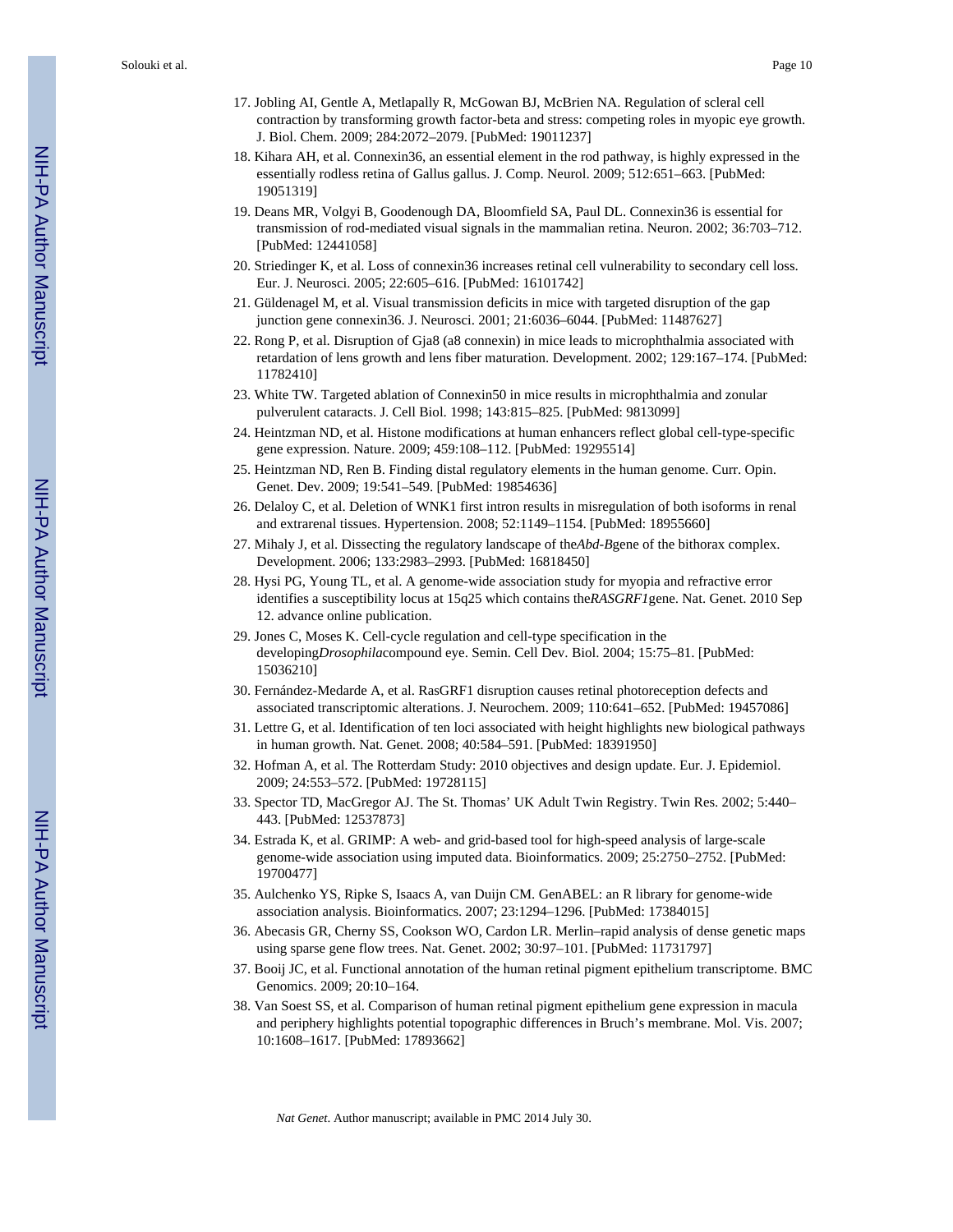Solouki et al. Page 11



#### **Figure 1.**

Genome-wide signal intensity (Manhattan) plot of the discovery cohort Rotterdam Study-I. The statistical significance values across the 22 autosomes of each SNP's association with refractive error (measured as spherical equivalent) are plotted as  $-\log_{10} P$  values. SNPs with minor allele frequency  $0.01$  were included. The blue horizontal line indicates  $P = 10^{-5}$  and the red line indicates  $P = 5 \times 10^{-8}$ .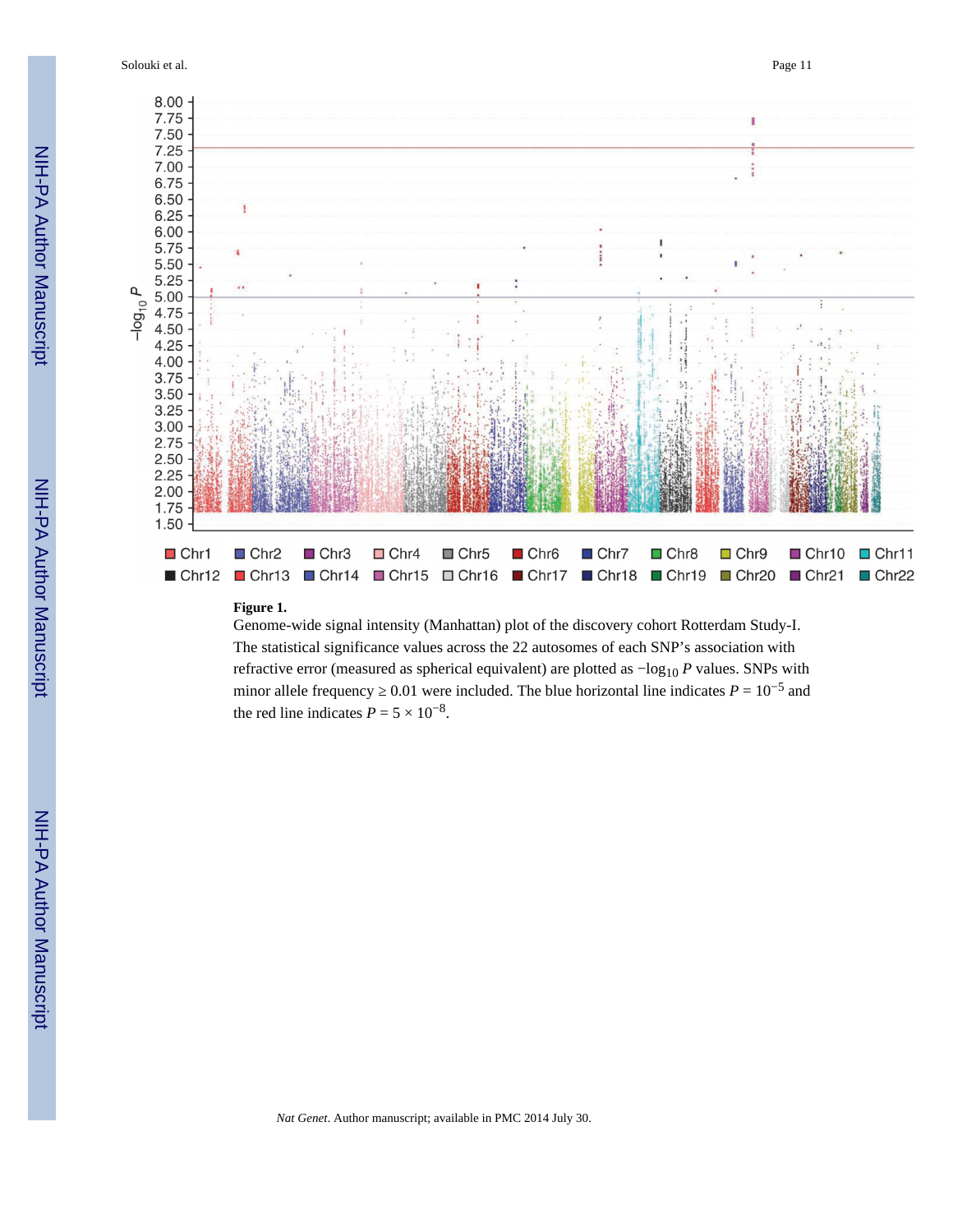

#### **Figure 2.**

Forest plot of associations for myopia (spherical equivalent ≤ −3 diopters) versus hyperopia (spherical equivalent ≥ +3 diopters). Forest plot of the estimated per-genotype odds ratio for top SNP rs634990 for the five studies separately and for the meta-analysis of all studies. RS-I, Rotterdam Study I; RS-II, Rotterdam Study II; RS-III, Rotterdam Study III; ERF, Erasmus Rucphen Family Study; TwinsUK, the Twin Cohort recruited in London; OR, odds ratio.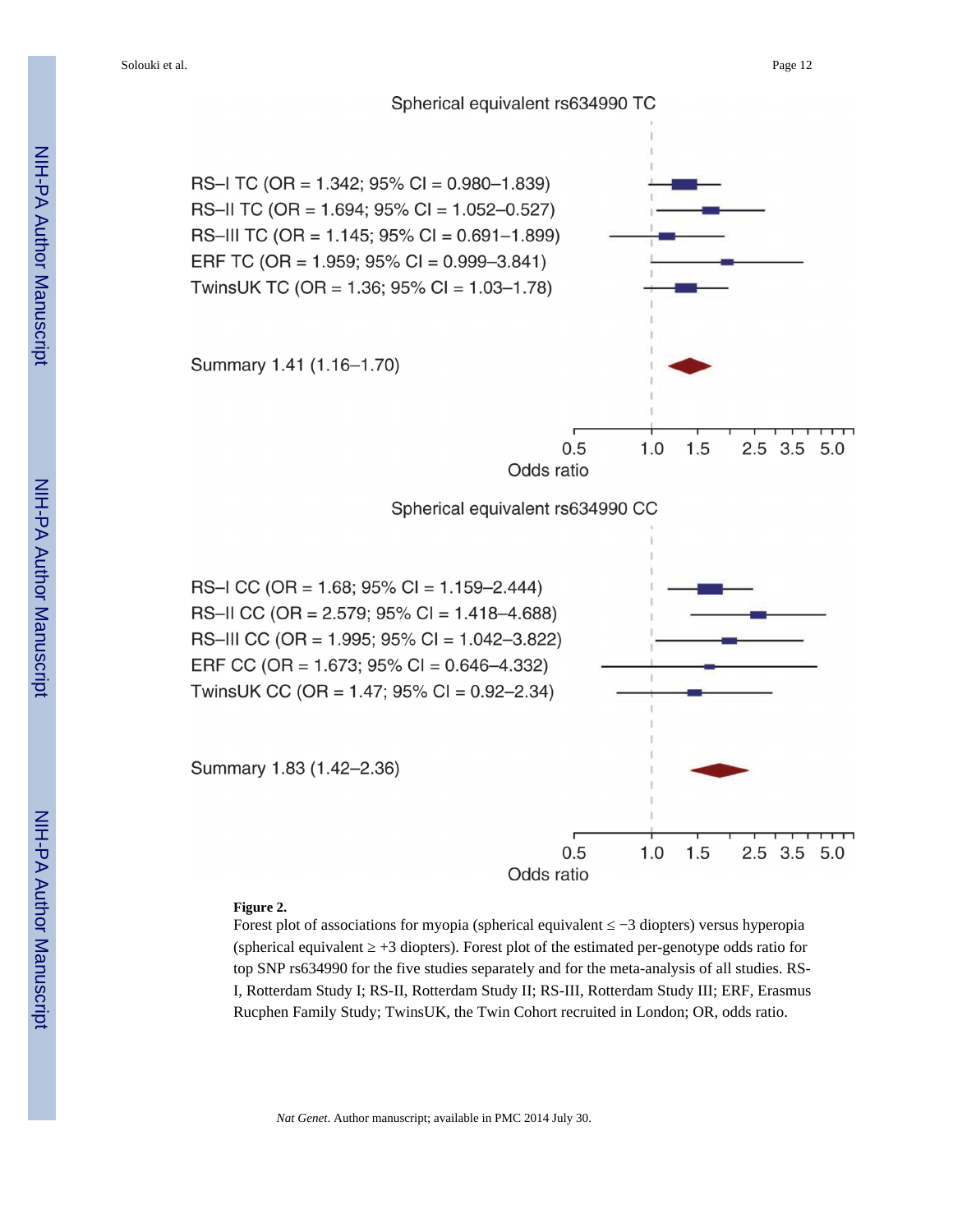Solouki et al. Page 13



#### **Figure 3.**

Regional plot at chromosome 15q14. Log<sub>10</sub>  $P$  values from the discovery cohort RS-I as a function of genomic position (HapMap release 22 build 36). The *P* value for the top SNP is denoted by the large diamond and *P* values for other genotyped and imputed SNPs are shown as smaller diamonds. *P* values for SNPs of unknown type are presented as squares. Superimposed on the plot are gene locations (green) and recombination rates (blue).